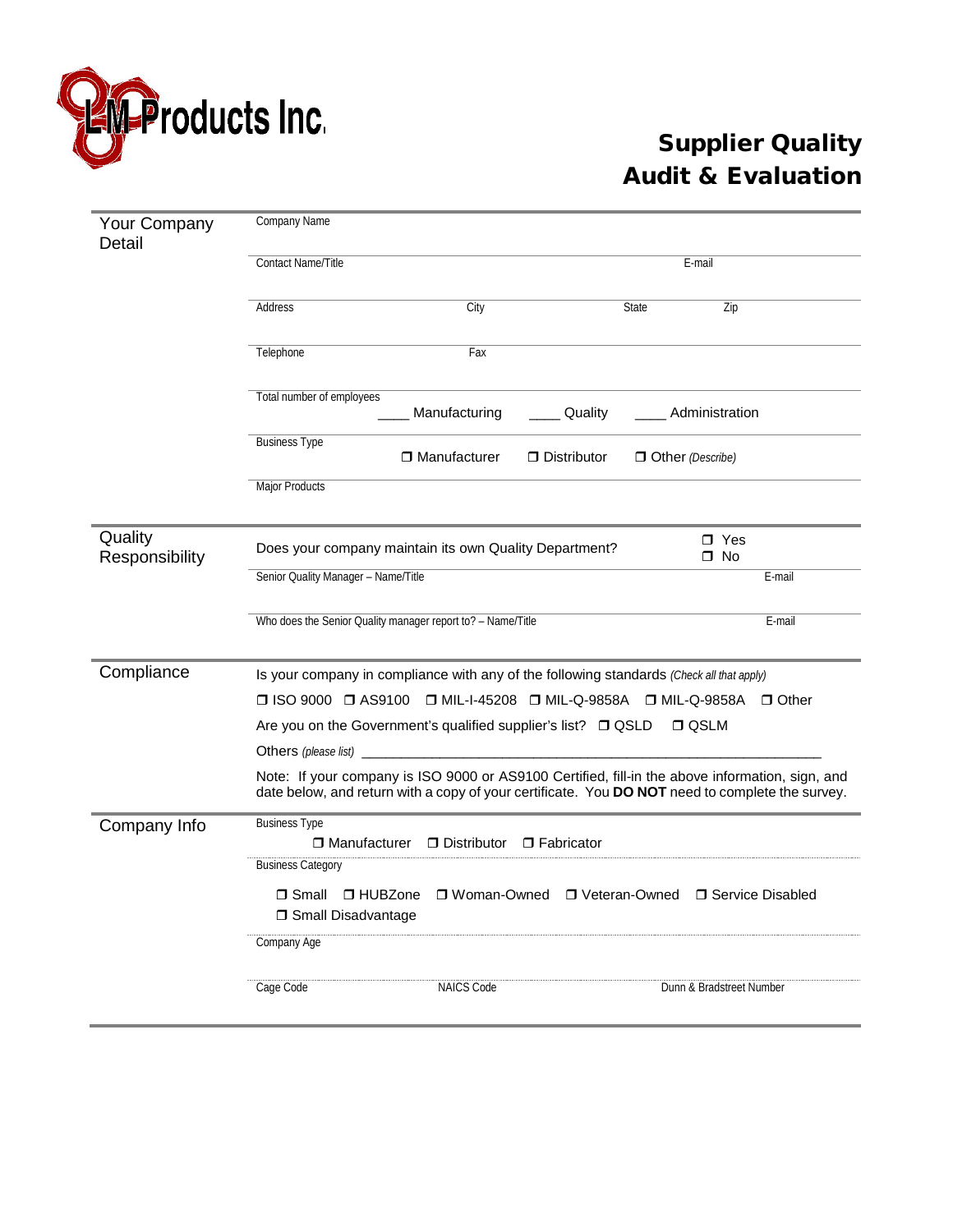| Contacts        | Please list key contacts in each department:                                                                                                |  |           |        |
|-----------------|---------------------------------------------------------------------------------------------------------------------------------------------|--|-----------|--------|
|                 | Name                                                                                                                                        |  | Phone/Ext | E-mail |
|                 | Management                                                                                                                                  |  |           |        |
|                 | Sales                                                                                                                                       |  |           |        |
|                 | Quality                                                                                                                                     |  |           |        |
|                 | Accounting                                                                                                                                  |  |           |        |
| Acknowledgement | I hereby certify that the information supplied on this evaluation survey is accurate and<br>representative of our company's quality system. |  |           |        |
|                 | Signature                                                                                                                                   |  | Date      |        |
|                 | <b>Printed Name/Title</b>                                                                                                                   |  | E-mail    |        |

Thank You!

For any questions please contact Carri Koehler at (810) 667-7000 or carrik@lmpro.net.

Your assistance in completing this questionnaire promptly is critical to meeting quality goals and is very much appreciated.

| THE FOLLOWING SECTION TO BE COMPLETED BY LM PRODUCTS INC'S QUALITY<br><b>CONTROL DEPARTMENT</b> |                   |                                                                                                                       |                               |       |
|-------------------------------------------------------------------------------------------------|-------------------|-----------------------------------------------------------------------------------------------------------------------|-------------------------------|-------|
|                                                                                                 | <b>O</b> APPROVED | □ DISAPPROVED                                                                                                         | <b>D</b> CONDITIONAL APPROVAL |       |
| <b>REMARKS:</b>                                                                                 |                   | <u>and the contract of the contract of the contract of the contract of the contract of the contract of the contra</u> |                               |       |
| SIGNATURE:                                                                                      |                   | <u> 1980 - Jan Barbarat, prima politik politik (</u>                                                                  | TITLE:                        | DATE: |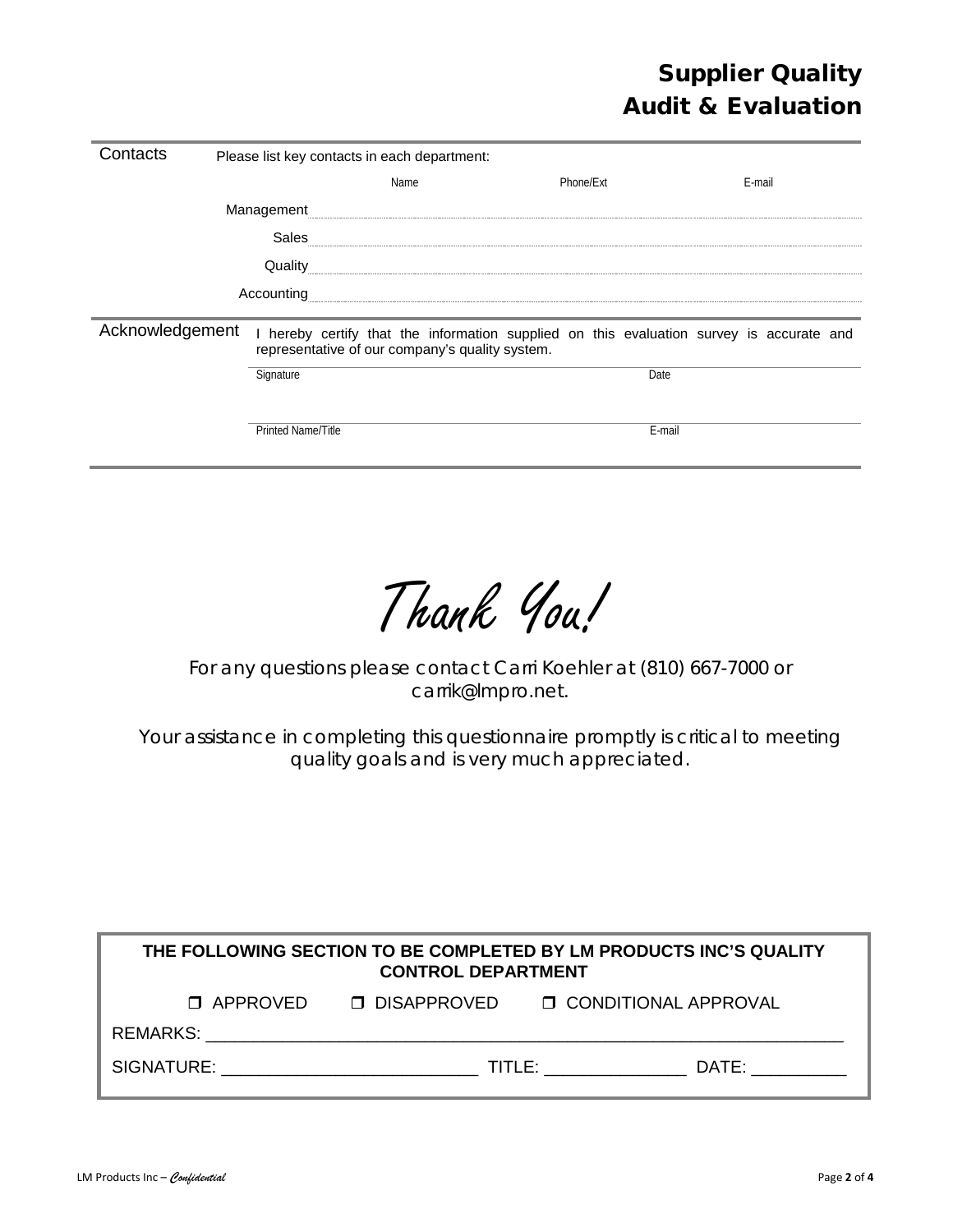| <b>Quality System</b>                            | Does your company maintain a quality manual?                                                                                                                                     |                                       |  |
|--------------------------------------------------|----------------------------------------------------------------------------------------------------------------------------------------------------------------------------------|---------------------------------------|--|
|                                                  | Is the manual periodically reviewed and updated?                                                                                                                                 | $\Box$ Yes<br>$\Box$ No<br>O N/A      |  |
| Contract<br><b>Review</b>                        | Are contracts (Customer Purchase orders) reviewed to ensure that all specifications and<br>requirements can be met?                                                              | $\Box$ Yes<br>$\Box$ No<br>$\Box$ N/A |  |
|                                                  | Who performs the review? Name/Title                                                                                                                                              |                                       |  |
| Document and<br>Data Control                     | Are controls in place to control documents that pertain to quality, including drawings and<br>specifications?                                                                    |                                       |  |
|                                                  | Are documents that pertain to quality reviewed and approved by authorized personnel<br>before being used?                                                                        | $\Box$ Yes<br>$\Box$ No<br>$\Box$ N/A |  |
| Purchasing                                       | Are there controls that ensure that purchased products conform to specified<br>requirements?                                                                                     | $\Box$ Yes<br>$\Box$ No<br>$\Box$ N/A |  |
|                                                  | Are certified test reports and certificates of compliance required by purchasing<br>documents?                                                                                   | $\Box$ Yes<br>$\Box$ No<br>$\Box$ N/A |  |
| Product<br>Identification<br>and<br>Traceability | Is there a product identification from receipt and during all stages of production, delivery<br>and installation?                                                                | $\Box$ Yes<br>$\Box$ No<br>$\Box$ N/A |  |
|                                                  | Is there a unique identifier for individual product or batches?                                                                                                                  | $\Box$ Yes<br>$\Box$ No<br>$\Box$ N/A |  |
| Inspection and<br>Testing                        | Are all inspection and test results documented on an inspection report, traveler, work<br>order or other identifying documentation?                                              | $\Box$ Yes<br>$\Box$ No<br>$\Box$ N/A |  |
|                                                  | Does inspection verify conformity to specified requirements, including Purchase orders<br>and specifications?                                                                    |                                       |  |
|                                                  | Is a sample plan utilized?                                                                                                                                                       | $\Box$ Yes<br>$\Box$ No<br>□ N/A      |  |
|                                                  | Are test and/or inspection records filed and maintained? For how long?                                                                                                           | $\Box$ Yes<br>$\Box$ No<br>$\Box$ N/A |  |
|                                                  | Are incoming products and supplies inspected prior to use?                                                                                                                       | $\Box$ Yes<br>$\Box$ No<br>$\Box$ N/A |  |
| Control of<br>Measuring and<br>Test<br>Equipment | Are there procedures to control, calibrate and maintain inspection, measuring and test<br>equipment?                                                                             |                                       |  |
|                                                  | inspection,<br>measuring<br>and test equipment identified<br>οf<br>the<br>with date<br>ls.<br>calibration/inspection, due date for calibration/inspection and unique identifier? | $\Box$ Yes<br>$\Box$ No<br>$\Box$ N/A |  |
|                                                  | Are calibration records maintained? How long?                                                                                                                                    | $\Box$ Yes<br>$\Box$ No<br>$\Box$ N/A |  |
|                                                  | Are the handling, preservation and storage of inspection, measuring and test equipment<br>sufficient to maintain their accuracy for use?                                         | $\Box$ Yes<br>$\Box$ No<br>$\Box$ N/A |  |